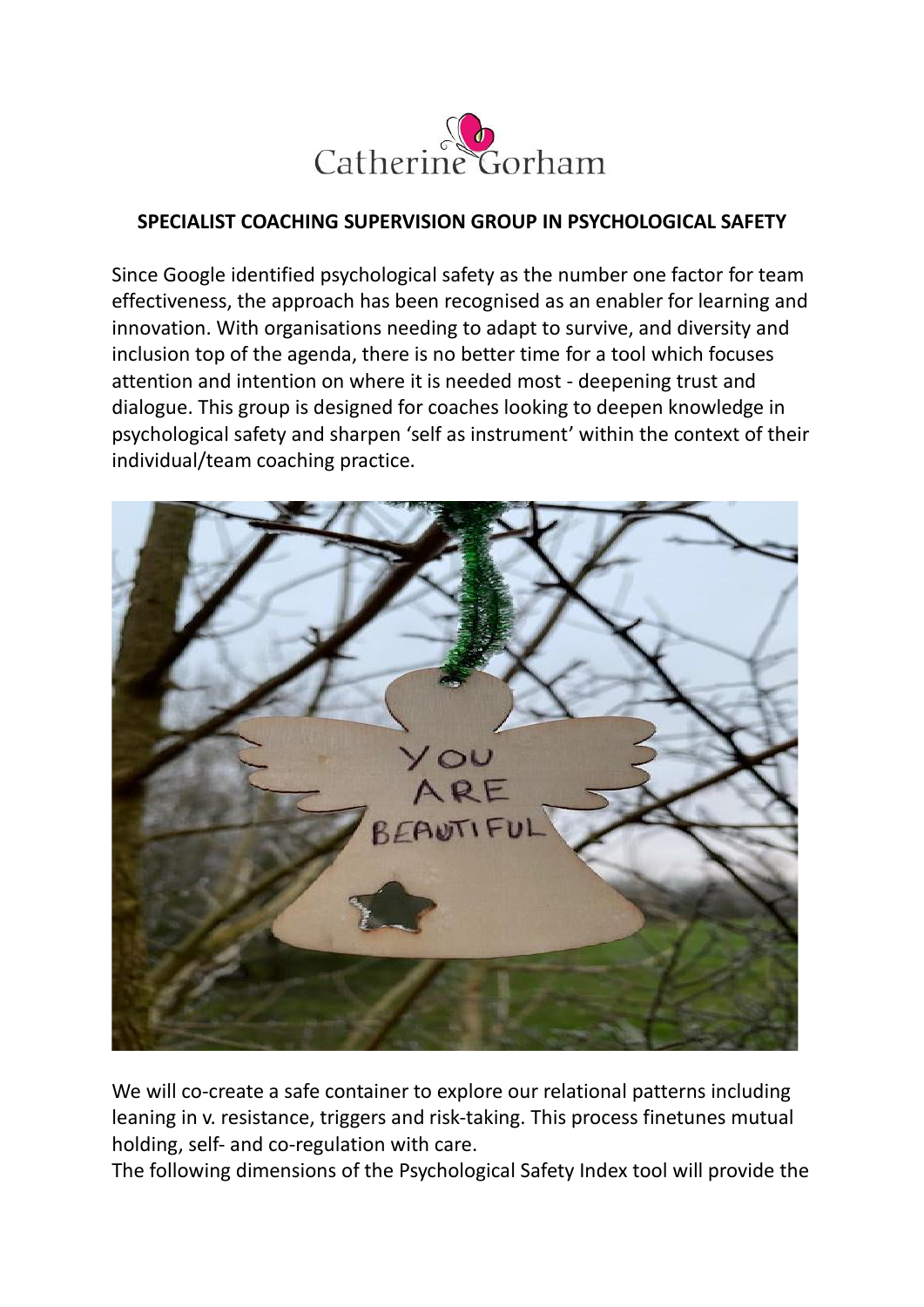focus for contracting and recalibration:

| Inclusion and diversity                                                                                     | <b>Willingness to help</b>                                                                                    |
|-------------------------------------------------------------------------------------------------------------|---------------------------------------------------------------------------------------------------------------|
| The degree to which you can be<br>yourself and are welcomed for this.                                       | The degree to which people help and<br>appreciate each other.                                                 |
| When team members feel included,<br>they are more inclined to speak up,<br>contribute and add to the group. | Teams become unsafe when people are<br>not able to help to each other or feel<br>appreciated by team members. |
|                                                                                                             |                                                                                                               |
| <b>Attitude to risk and failure</b>                                                                         | <b>Open conversation</b>                                                                                      |
| The degree to which it is permissible to<br>make mistakes.                                                  | The degree to which difficult and<br>sensitive topics can be discussed<br>openly.                             |
| Teams that hold mistakes against each<br>other risk a lack of control and forward<br>momentum.              | A team that has open and candid<br>conversations is able to tackle hard<br>problems better.                   |

Amy C. Edmondson, Harvard Business School

## **Practicalities**

Maximum 5 supervisees*.* 5 x 3 hour Zoom sessions over the year, dates to be agreed. Please contact me directly if you're interested in a conversation about this.

**Fee:** £130 per session; total programme fee to be invoiced in advance (£650).

## **Testimonials**

*"Catherine is a highly creative and intuitive Supervisor, adapting her approach to each person's needs. Her ability to facilitate a psychological safe space has led to a very positive and impactful group supervision dynamic. I have witnessed my peers do powerful work and have felt safe to express my needs and vulnerabilities. On each occasion, I've felt heard, nurtured, and challenged."*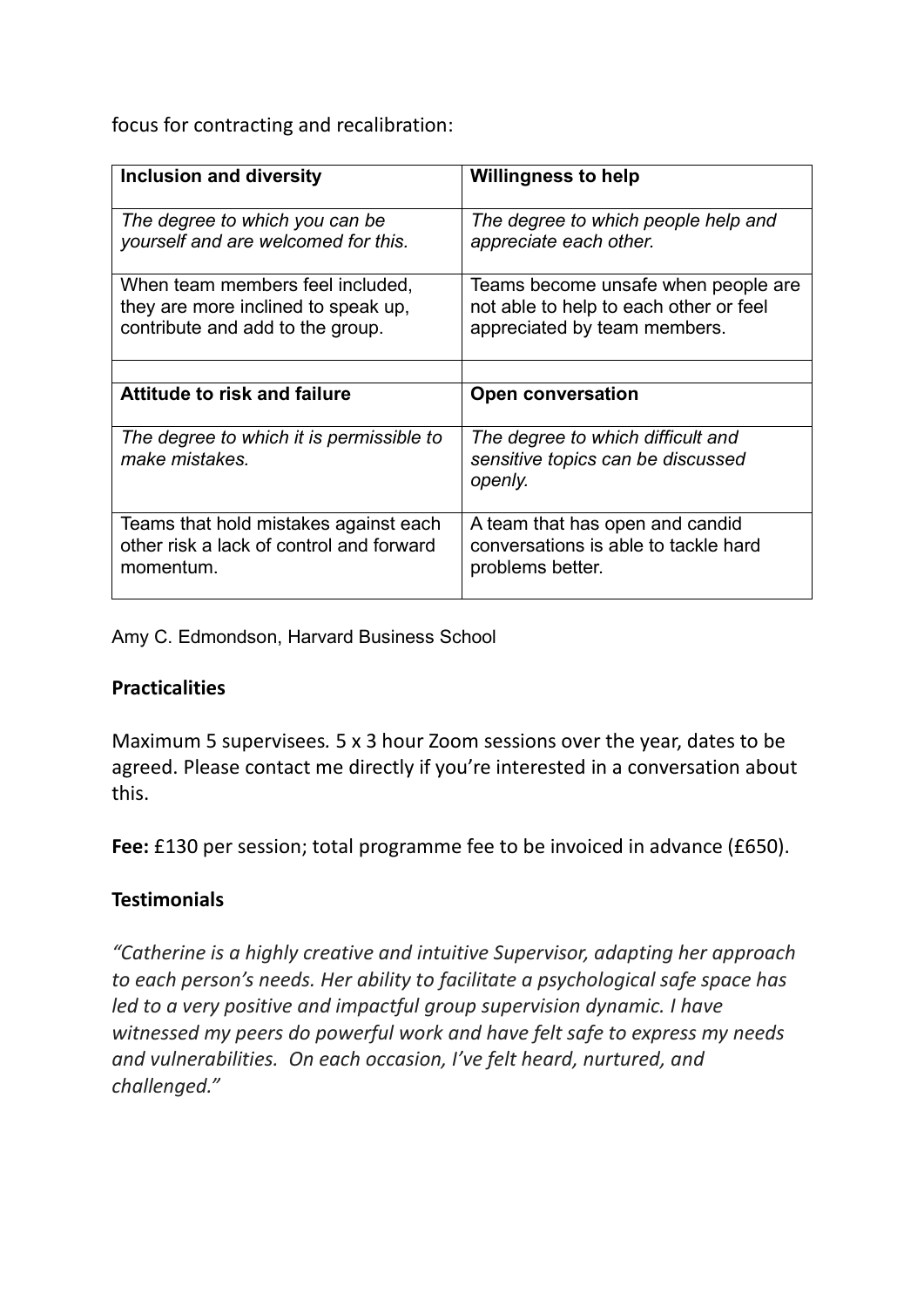*"Catherine is an expert at creating a safe and nurturing space for reflection, learning and sharing of expertise. I always enjoy her gentle and incisive questioning and her creative approaches to helping me to unlock what is going on, both on a professional and a personal level and have taken away some profound insights from the sessions, which have undoubtedly improved my practice as a coach."*

*"I've valued the structured, calm and supportive space and time to reflect; I particularly love the opportunity to centre through mindful practice and the use of nature and natural images. Somehow this offers a lighter way into even the most difficult topics, as you enable us to move between our conversation and the wider natural system to interpret and make sense of our coaching experiences."*

## **About me**

I am an independent EMCC Accredited Coach (Senior Practitioner)/Accredited Supervisor with a diverse supervision practice and certified as Practitioner in the Psychological Safety Index tool with the Fearless Organisation. I spent 5 years as Master Coach for Frontline, where I supervised the community of 25 experienced coaches nationwide to hold their own and their coachees' vulnerability within the complex, highly emotionally charged system of social care. I am now Supervisor for Sanctus which supports employees with their mental health and wellbeing.

With training in ecotherapy, I specialise in Nature as Dynamic Co-partner within coaching and supervision, delivering masterclasses and authoring; this work led me to explore the broader significance of psychological safety in any holding relationship.

I have a book chapter on Group Supervision with Nature as Dynamic Co-Partner within Jo Birch's edited book '*Group Coaching Supervision*. *Resourcing Practitioners'* and am part of the delivery team for the new Advanced Certificate in Group Supervision with Crucial Difference.